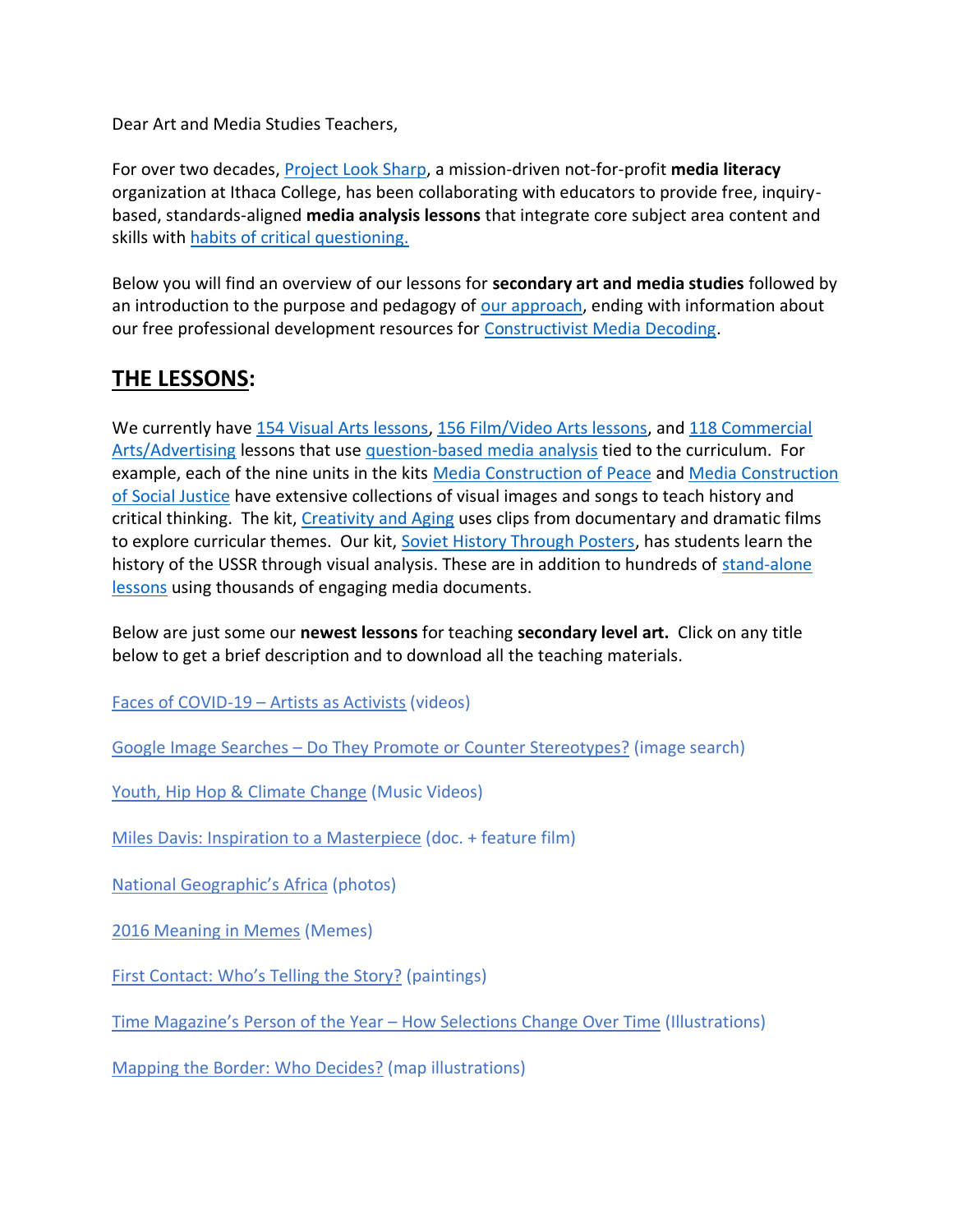## [Constructing](https://www.projectlooksharp.org/front_end_resource.php?resource_id=257) King (sculptures)

Female [Superheroes:](https://www.projectlooksharp.org/front_end_resource.php?resource_id=514) Changing Powers Over Time (comics)

Media [Representations](https://www.projectlooksharp.org/front_end_resource.php?resource_id=534) of Working Class Men: Different Eras, Different Understandings (TV + Mural)

All our lessons provide rich media documents to teach art and habits of critical thinking. You can [search](https://projectlooksharp.org/search-result.php?search%5Bcategory%5D=all&search%5Bkeyword%5D=&search_filter%5Bresource_subject_area%5D%5B%5D=&search_filter%5Bresource_grade_level%5D%5B%5D=) our lessons by grade level, subject area and keyword, and filter your search by **media type**, educational standards, and much more. For instance, filtering for *[High School +](https://projectlooksharp.org/search-result.php?limit=10&search%5Bkeyword%5D=&search%5Bcategory%5D=all&search_filter%5Bresource_subject_area%5D%5B%5D=student+media+production&search_filter%5Bresource_grade_level%5D%5B%5D=high+school)  [Student Media Production](https://projectlooksharp.org/search-result.php?limit=10&search%5Bkeyword%5D=&search%5Bcategory%5D=all&search_filter%5Bresource_subject_area%5D%5B%5D=student+media+production&search_filter%5Bresource_grade_level%5D%5B%5D=high+school)* results in 14 hits, *[Middle School + Film/Video Arts](https://projectlooksharp.org/search-result.php?limit=10&search%5Bkeyword%5D=&search%5Bcategory%5D=all&search_filter%5Bresource_subject_area%5D%5B%5D=film%2Fvideo+arts&search_filter%5Bresource_grade_level%5D%5B%5D=middle+school)* pulls up 71 lessons, *[Illustration + Visual Arts](https://projectlooksharp.org/search-result.php?limit=10&search%5Bkeyword%5D=&search%5Bcategory%5D=all&search_filter%5Bresource_subject_area%5D%5B%5D=visual+arts&search_filter%5Bresource_entry_media_type%5D%5B%5D=illustration)* – 87, keyword ["Justice" + Art](https://projectlooksharp.org/search-result.php?limit=10&search%5Bkeyword%5D=Justice&search%5Bcategory%5D=lessons&search_filter%5Bresource_subject_area%5D%5B%5D=Arts%2FMusic%2FMedia+Arts) – 43.

## **CONSTRUCTIVIST MEDIA DECODING:**

Our [constructivist approach](https://projectlooksharp.org/our-approach.php) is particularly effective for leading reflective document-based analysis about **potentially polarizing issues**. Our lessons and methodology help students learn to habitually ask key questions; assess truth, credibility, and accuracy in media messages; and become **metacognitive** about their own thinking.

We believe that the critical analysis of all media messages - from books to blogs, paintings to *Pinterest* - must become habitual for all our students. Students need **continual practice** in asking [critical thinking questions](https://projectlooksharp.org/Resources%202/Project%20Look%20Sharp%20Key%20Questions%20Both.pdf) such as:

- *Who produced this for what purpose?*
- *Is the source and information credible?*
- *What are the biases in this message?*
- *How does my own identity influence how I see this?*

For this kind of self-reflective critical analysis to become ingrained, we need to have students practice this questioning, in age-appropriate ways, from kindergarten through 12<sup>th</sup> grade, and in diverse subject areas. And we need effective and **efficient methodologies and free materials** to support the integration of media analysis into the core curriculum – helping us to teach what we already teach in ways that **engage more students** more effectively.

Project Look Sharp has published over [500 media analysis lessons](https://www.projectlooksharp.org/search-result.php?search%5Bkeyword%5D=&search%5Bcategory%5D=lessons) on our website and over 70 [professional development resources](https://www.projectlooksharp.org/search-result.php?search%5Bkeyword%5D=&search%5Bcategory%5D=PD) for this purpose. All our lessons – including the lesson plans, media materials, and student handouts – are grant-funded so we can make them available **FREE for educators** through the [Project Look Sharp](https://projectlooksharp.org/index.php) website. All educators need to do is set up a[n account.](https://projectlooksharp.org/register.php)